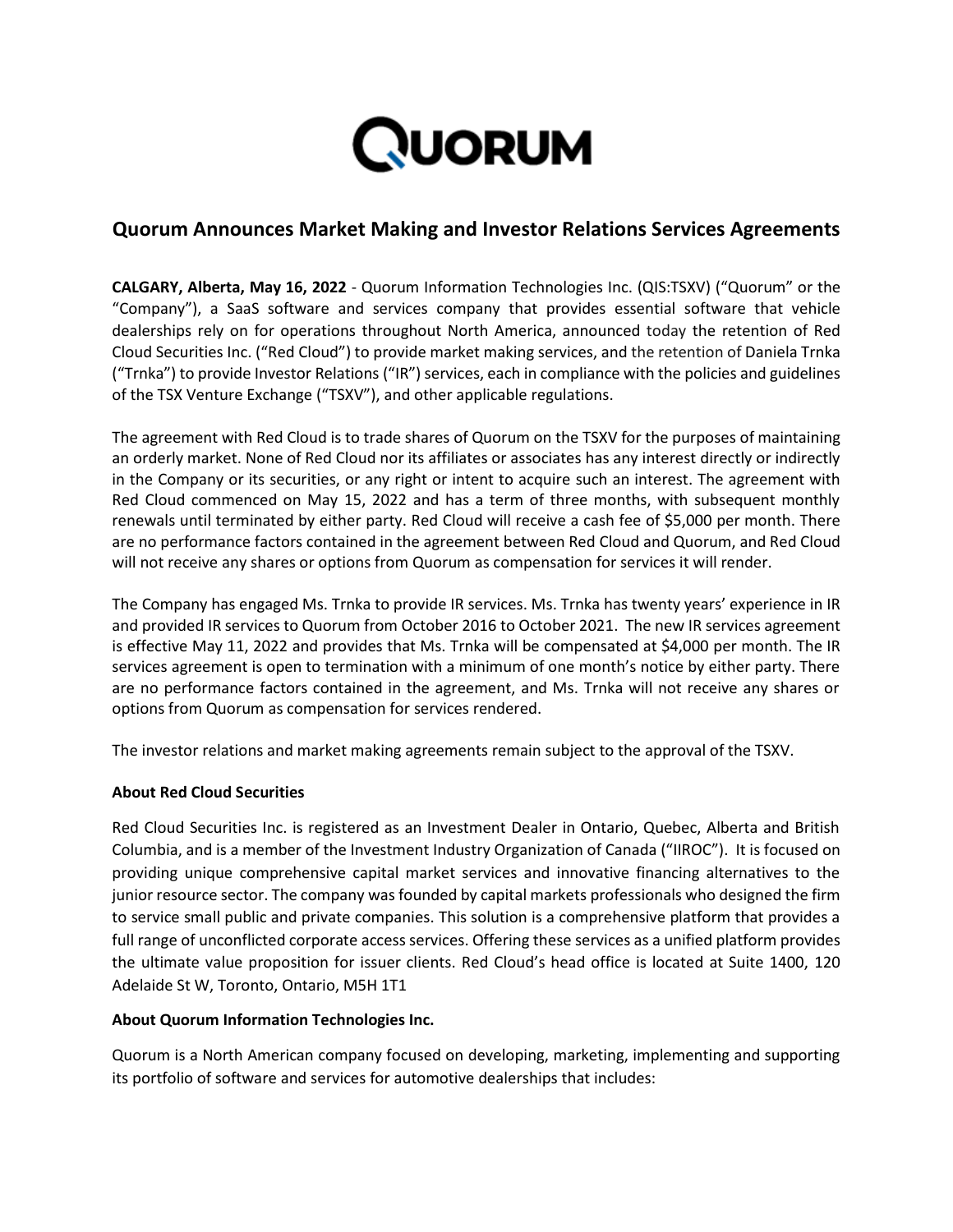Quorum's Dealership Management System (DMS) automates, integrates and streamlines key processes across departments in a dealership, and emphasizes revenue generation and customer satisfaction.

DealerMine CRM, a sales and service Customer Relationship Management (CRM) system and set of Business Development Centre services that drives revenue into the critical sales and service departments in a dealership.

Autovance, a modern retailing platform that helps dealerships attract more business through Digital Retailing, improve in-store profits and closing rates through its desking tool and maximize their efficiency and CSI through Autovance's F&I menu solution.

Accessible Accessories, a digital retailing platform that allows franchised dealerships to efficiently increase their vehicle accessories revenue.

Quorum Information Technologies Inc. is traded on the TSX Venture Exchange (TSXV) under the symbol QIS. For additional information, please go to QuorumInformationSystems.com.

### **Contacts:**

Maury Marks President and Chief Executive Officer 403-777-0036 Maury.Marks@QuorumInfoTech.com

Marilyn Bown Chief Financial Officer 403-777-0036 Marilyn.Bown@QuorumInfoTech.com

Daniela Trnka Investor Relations 403-777-0036 Daniela.Trnka@QuorumInfoTech.com

### **Forward-Looking Information**

*This press release may contain certain forward-looking statements and forward-looking information ("forward-looking information") within the meaning of applicable Canadian securities laws. Forwardlooking information is often, but not always, identified by the use of words such as "anticipate", "believe", "plan", "intend", "objective", "continuous", "ongoing", "estimate", "expect", "may", "will", "project", "should" or similar words suggesting future outcomes. Quorum believes the expectations reflected in such forward-looking information are reasonable but no assurance can be given that these expectations will prove to be correct and such forward-looking information should not be unduly relied upon.*

*Forward-looking information is not a guarantee of future performance and involves a number of risks and uncertainties some of which are described herein. Such forward-looking information necessarily involves known and unknown risks and uncertainties, which may cause Quorum's actual performance and financial*